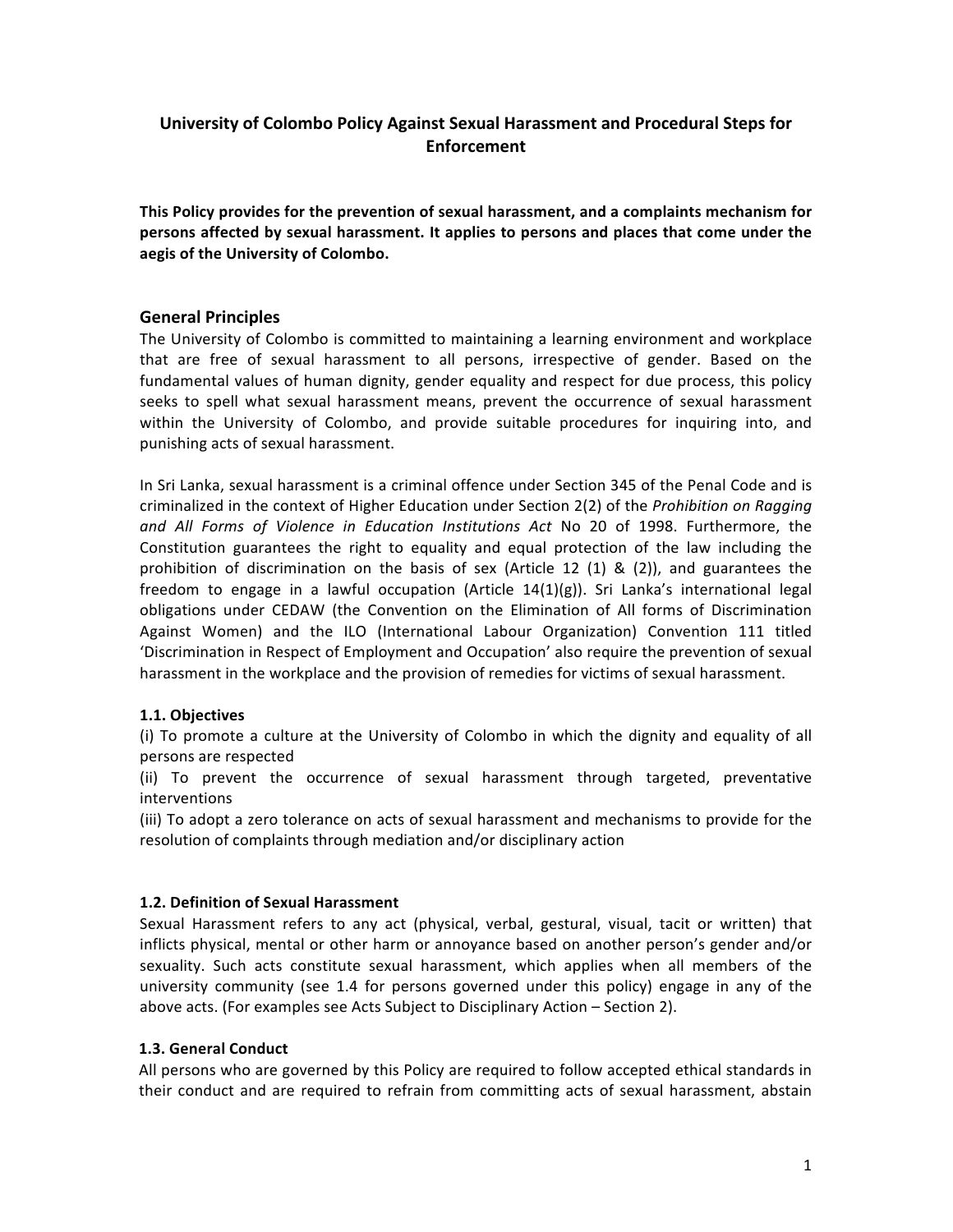from promoting sexual harassment or encouraging it, desist from concealing acts of sexual harassment, contribute to efforts undertaken by the University to prevent sexual harassment, and promote a culture of respect for all persons irrespective of gender.

Such persons shall, for example,

(i) Refrain from making reference to sexuality explicitly or implicitly a term or condition of an individual's employment or academic advancement, work benefits or activity;

(ii) Refrain from using the rejection, or non-acceptance of sexual advances by an individual, as a basis for employment or academic decisions affecting or concerning such an individual;

(iii) Refrain from conduct that has a negative impact, on the basis of rejection or non-acceptance of sexual advances, on an individual's work or academic performance, or creates, or solicits others to create an intimidating, hostile, or offensive working and academic environment;

(iv) Refrain from concealing formal or informal complaints of sexual harassment; and

(v) Refrain from using ICT for acts of sexual harassment

## 1.4. Persons and Places governed by this Policy

(i) All those who derive their authority under the University Act and who act under the aegis of the University of Colombo are governed by this Policy (Ex. University administration and academic staff, temporary and visiting academic staff, students, external supervisors and examiners, evaluation panelists, academic support staff, non-academic staff, contract staff, employees of outsourced service providers).

(ii) All acts carried out under the aegis of the authority of the University are governed by this Policy whether within or outside the University premises.

## **2. Acts Subject to Disciplinary Action**

Sexual harassment, perpetrated individually, or as a group, against an individual or a group for the purposes of disciplinary action by the Council of the University of Colombo constitutes the following kinds of behavior, but are not limited to:

#### **2.1. Specific Acts of Sexual Harassment**

(i) Unwelcome sexual advances and unwanted sexually oriented comments in the form of verbal, non-verbal, or physical conduct (Ex. lewd comments, lurid stares, sexually loaded insults, slander, remarks, gestures, jokes, letters, phone calls, electronic mail (email), SMS, MMS, and communications on social media)

(ii) Showing of pornography, making, or attempting to make physical contact or molestation, stalking, sounds including whistling, or display of a sexual nature

(iii) Requests for sexual favours

(iv) Sexualised requests or demands for favours accompanied by explicit or implicit promised rewards or threatened punishment

(v) Sexual assault or threatened sexual assault

(vi) False allegations of any of the above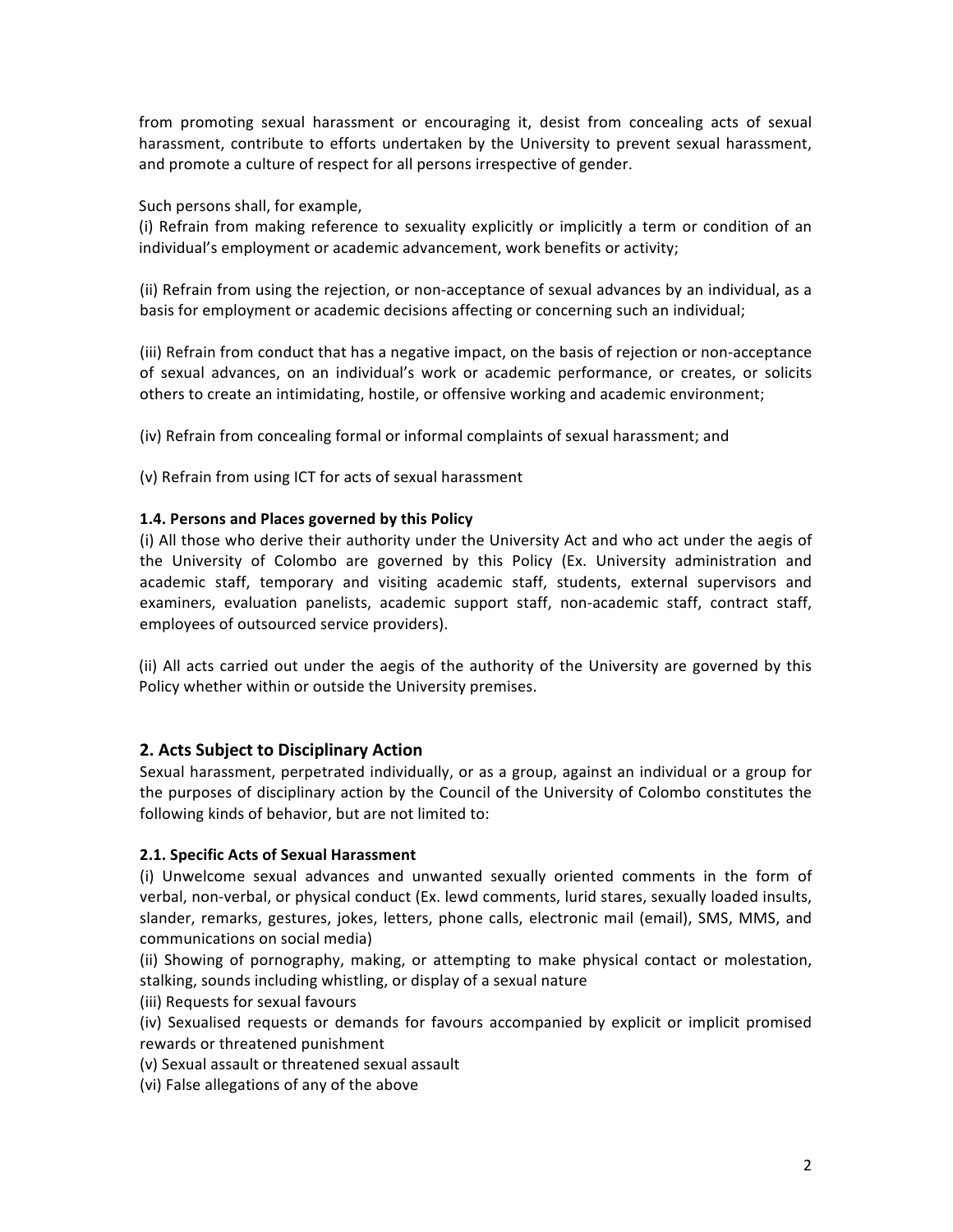#### **2.2. Acts of Intimidation Connected with Complaints**

Acts of harassment (Ex. slander, intimidation, discrimination, victimization, threats, indirect harassment) against any person who has complained of conduct covered by this Policy, or who is a witness, or who assists in the investigation of such a complaint shall constitute conduct subject to disciplinary action by the Council of the University.

## **3. Complaints of Sexual Harassment and Procedures**

#### **3.1. The Mechanism**

The Council of the University of Colombo shall appoint a committee to conduct a preliminary investigation to gather prima facie evidence, and thereafter inquire into complaints of sexual harassment that will, following its inquiry, recommend in appropriate cases disciplinary action to the Vice Chancellor. This committee shall be known as the Committee of Inquiry on Sexual Harassment (CISH). The committee shall comprise ten members, and have gender parity, reflect the diversity of the university community and have at least three external members. All its members should have a proven track record of working on issues of gender equality and equity and be trained to investigate and inquire into cases of sexual harassment. The CISH will also have the authority to appoint mediators in consultation with the Vice Chancellor and the parties concerned, towards an informal resolution process where necessary.

#### **3.2. Who May Complain**

All persons governed by this policy (See 1.4. (i)) shall complain, as well as a visitor to the University and/or a third party who has a personal or professional link to the alleged victim or who has witnessed the alleged harassment (Ex. family member, member of the academic staff, student counsellor).

### **3.3.** The Form of the Complaint and Procedures

(i) A person governed by this Policy may seek resolution through a written or oral complaint to the Vice Chancellor, and/or the Chair of the CISH, and/or the Faculty Grievance Committee. In the case of the complaint of sexual harassment being made to the Vice Chancellor or the Faculty Grievance Committee the latter shall forward it to the Chair of CISH for a preliminary investigation and thereafter where necessary an inquiry.

(ii) Any complaint should be made in writing and signed, or if the complaint is oral, the oral complaint shall be recorded in writing by the authority receiving the complaint (Ex. Rector, Director of Institute, Dean, Head of Department, Student Counsellor, Coordinator of Programs) and signed by the complainant.

(iii) A complainant may seek resolution through mediation and/or formal procedure.

(iv) Such procedures do not in any way prevent the complainant from, at any point, seeking redress under any law that may apply.

#### **3.3.1**. **Mediation**

(i) A complainant may opt for mediation to bring closure to the matter /and or prevent its recurrence. Use of the mediation process in no way precludes the complainant from using the formal adjudicative procedure.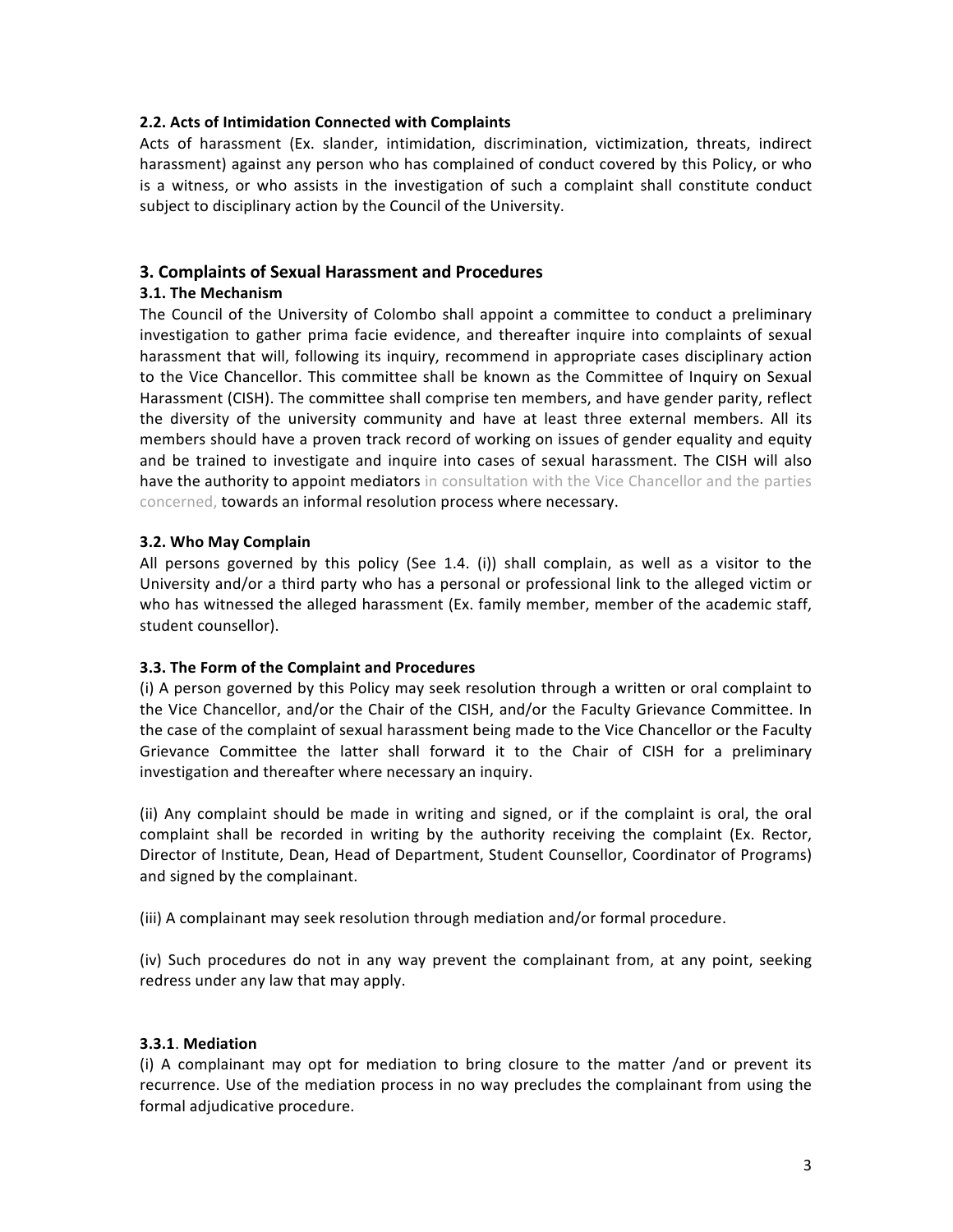(ii) By this mediation procedure, the complainant formally requests ameliorative action on the part of the accused by a written communication.

(iii) In consultation with the Vice Chancellor, the CISH shall appoint two mediators, acceptable to all parties to the complaint, consisting of one internal and one external member, who should also represent the genders of the parties to the complaint. An observer (non-legal) who represents the interests of each of the parties to the complaint, and a representative of CISH may be present at the mediation proceedings. The CISH has the responsibility to ensure that the mediation process is carried out in a collegial and non-threatening environment.

(iv) If the mediation procedure is concluded to the satisfaction of both parties the matter is reported to the Vice Chancellor and closed.

(v) Confidentiality should be maintained regarding all complaints. Interview recordings if any, communications, documentations, and reports shall be divulged only to authorized persons.

#### **3.3.2. Formal Procedure**

(i) The formal procedure shall be initiated by a party to a complaint through a written communication to the CISH through the Vice Chancellor and/or the Faculty Grievance Committee in the following instances:

(a) Where the mediation process fails (either during its process or at its conclusion) to satisfy either party

(b) Where either party chooses to adjudicate the complaint through the formal process

(ii) Where the Vice Chancellor initiates a formal process at his/her discretion and refers the complaint to the CISH for the same.

(iii) The CISH should complete its preliminary investigation and, if prima farcie evidence is found, its inquiry and submit its report and recommendations to the Vice Chancellor within two months of receiving the complaint. The Vice Chancellor shall thereafter, make his or her recommendations on the report and forward it to the Council of the University for necessary action. 

(iv) Members of the CISH who serve on the preliminary investigation should not serve on the subsequent inquiry

(v) If the CISH finds that a malicious false complaint has been made, it shall be reported to the Vice Chancellor who shall consider the matter and refer this to the Council of the University for necessary action. However, inability to prove a complaint of sexual harassment should not be designated a false complaint.

(v) The sexual history and/or sexual orientation of the complainant shall be deemed irrelevant to a complaint of sexual harassment at any one given time.